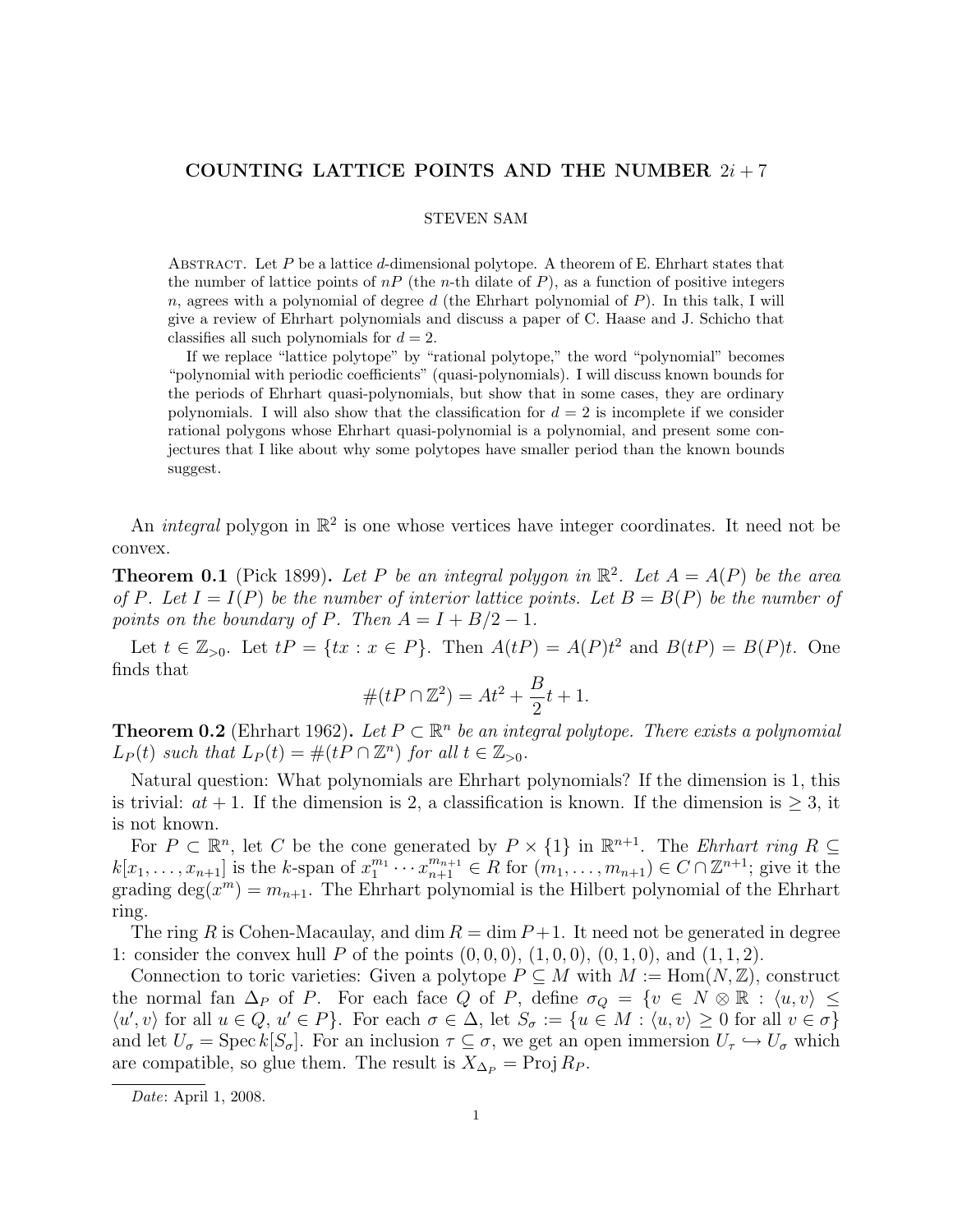**Definition 0.3.** A T-Cartier divisor on  $X_P$  is a Cartier divisor that comes from a Weil divisor  $D = \sum a_i D_i$  such that  $D_i$  corresponds to a T-invariant codimension 1 subvariety (which corresponds to a ray of  $\Delta_P$ ).

Number the rays  $\tau_1, \ldots, \tau_r$ . Let  $v_i$  be the first nonzero lattice point on  $\tau_i$ . Then  $D =$  $\sum a_i D_i$  gives rise to the rational polyhedron

$$
P_D := \{ u \in M \otimes \mathbb{R} : \langle u_i, v_i \rangle \ge -a_i \text{ for all } i \}.
$$

The upshot is that from P we get a T-Cartier divisor D on  $X_P$ , such that  $\mathcal{O}(D)$  is ample. Then  $L_P(t) = \chi(\mathcal{O}(D)^{\otimes t}).$ 

Back to classification: For  $d = 2$ , classify triples  $(A(P), I(P), B(P)) \subset \mathbb{R}^3$ . Pick: These points lie on a plane in  $\mathbb{R}^3$ . Obvious:  $B(P) \geq 3$ ,  $A(P) \geq 1/2$ .

### Theorem 0.4.

- If  $I = 1$ , then  $3 \leq B \leq 9$ .
- If  $I \geq 2$ , then  $3 < B \leq 2I + 6$ .
- These, together with Pick and the obvious conditions, are the only conditions.

Examples: The triangle with vertices  $(0,0)$ ,  $(b,0)$ , and  $(0,1)$  gives  $i = 0, b \ge 3$ . The triangle with vertices  $(0, 0)$ ,  $(3, 0)$ , and  $(0, 3)$  gives  $i = 1$ ,  $b = 9$ . The triangle with vertices  $(0, 0), (4, 0),$  and  $(0, 2)$  gives  $i = 1, b = 8$ . The quadrilateral with vertices  $(0, 0), (b - 4, 0),$  $(i+1,1)$ , and  $(0,2)$  gives  $i \geq 1, 4 \leq b \leq 2i+5$ . The rectangle with vertices  $(0,0), (i+2,0),$  $(i + 2, 2), (0, 2)$  gives  $i \geq 1, b = 2i + 6$ .

### 1. Algebraic geometry

Let X be a normal rational surface. Let  $d = \deg X$ . Let p be the sectional genus of X. If  $X = X_P, p = I(P), d = 2A(P).$ 

**Theorem 1.1** (Schicho 1999). If  $p = 1$ , then  $d \leq 9$ . If  $p \geq 2$ , then  $d \leq 4(p + 1)$ .

# 2. Onion skins

**Definition 2.1.** Given  $P \subset \mathbb{R}^2$ , define  $P = P^{(0)} \supset P^{(1)} \supset P^{(2)} \supset \cdots$ , where  $P^{(n+1)}$  as the convex hull of the set of interior lattice points of  $P^{(n)}$ .

Let  $\Delta$  be the triangle with vertices  $(0,0), (1,0),$  and  $(0,1)$ .

Definition 2.2. The *level* of P is

$$
\ell(P) := \begin{cases} n, & \text{if } P^{(n)} \text{ is a point or segment} \\ n + 1/3, & \text{if } P^{(n)} \text{ is equivalent to } \Delta \\ n + 2/3, & \text{if } P^{(n)} \text{ is equivalent to } 2\Delta \\ n + 1/2, & \text{otherwise, where } n \text{ is the last integer such that } P^{(n)} \text{ is nonempty.} \end{cases}
$$

**Theorem 2.3** (Haase-Schicho). If  $\ell = \ell(P) \geq 1$ , then  $(2\ell - 1)B \leq 2I + 9\ell^2 - 2$ . This is a refinement.

What is the level of a surface? Let

$$
\ell(X) = \sup \{ \ell \in \mathbb{Q} : H + \ell K \text{ is effective} \},
$$